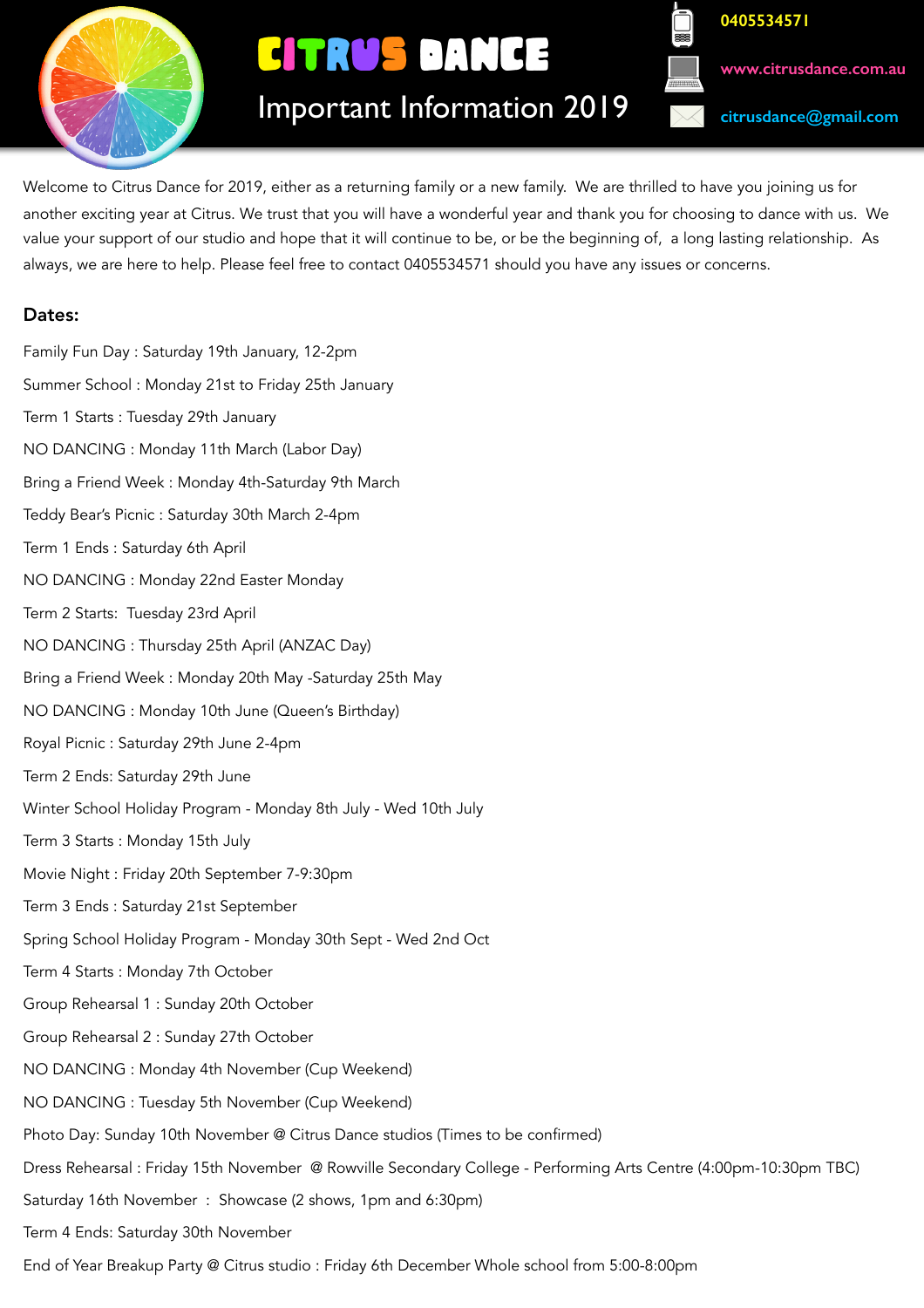# Uniform: Citrus T-shirt \$27.50 or Leotard \$30

# *Citrus Dance students are expected to be dressed appropriately for all classes.*

JAZZ / HIP HOP : Black pants or shorts, Citrus Dance t-shirt, hair in pony tail. Tan jazz shoes should be worn by grade 5 students upwards. Students in grade 4 and under can wear bare feet but are also welcome to wear tan jazz shoes however they are not required.

TAP : Black pants or shorts, Citrus Dance t-shirt, hair in pony tail, black tap shoes.

LYRICAL/CONTEMPORARY: Black pants or shorts, Citrus Dance t-shirt, hair in pony tail, bare feet.

BALLET: Black Citrus Dance leotard, ballet tights, ballet shoes, hair in bun, ballet skirt and crossover are optional.

BROADWAY/POP STARS: Bare feet, black pants or shorts, Citrus Dance t-shirt, hair in pony tail.

BREAK DANCE: Runners, black pants or shorts, Citrus Dance t-shirt.

ACROBATICS: Bare feet, black pants or shorts, Citrus Dance t-shirt.

#### New shoes and tights:

These can be purchased from Bloch (Chadstone Shopping Centre) or Energetiks (East Bentleigh or Endeavour Hills). Both stores have a list of Citrus Dance's specific uniform items so please ask them for assistance.

### Second Hand shoes:

Citrus Dance has an extensive second hand shoe supply at the studio. Shoes are available for \$25. If you are selling second hand shoes, you will receive \$15 from the \$25, and the remaining \$10 will go to Citrus as a handling fee. If you would like to purchase shoes, or if you have old shoes that you would like to sell please speak to Jan or Em.

# Optional extras:

| Hoodies \$45                          | Tracksuit pants \$17.50 (child) \$20 (adult) |
|---------------------------------------|----------------------------------------------|
| Tank tops \$20                        | Ballet skirt \$8                             |
| Headbands \$7                         | Cross over \$30                              |
| Leggings \$20 (adult) \$17.50 (child) | Shorts /Dance Shorts \$15 (child)            |

# Make Up Class Policy:

In the event your child misses a class, he/she is welcome to do a make up class in any style suitable for their age group. Please send us an email if you wish to do a makeup class so that we can confirm the class is appropriate for your child. Please note that we do not refund classes because classes still run despite a child not being able to attend. If you are traveling overseas for an extended period (5 weeks or more)/ or injury (medical certificate may be required) please speak to us so that we can adjust your invoice accordingly.

#### Supervision:

Your child is solely your responsibility. Students will only be actively supervised by a Citrus Dance staff member when participating in a class. Citrus Dance is not held responsible for the child's safety outside of the dance class. Students who are waiting outside the dance studio are not supervised by us. The two smaller blue rooms are available for students to use before, after, or in-between classes however students will not be supervised by Citrus staff.

#### Emergencies:

Parents need to note that all students dance at their own risk. In case of an emergency Citrus Dance staff will act in the best interest of the child. This may mean calling an ambulance and you will be notified immediately if an emergency arises. Citrus Dance has parental/guardian contact information on the premises at all times. It is your responsibility to notify us of any changes to your contact and emergency contact information.

#### Behaviour during class:

It is an expectation that students behave appropriately at all times. Unacceptable behaviour will result in a child being asked to sit out of a lesson. If this behaviour continues then the child may be asked to leave Citrus Dance.

# Competitions:

Citrus Dance offers interested students the opportunity to compete in competitions. Whilst our school is not competition focussed, we enter students who are interested in solo, duo, and trio sections. The competitions are in the September school holidays and late October. Competitions are not compulsory and it is entirely up to the parents discretion. It should be noted that students need to reach a certain standard before entering competitions. If you are interested please speak to Emily.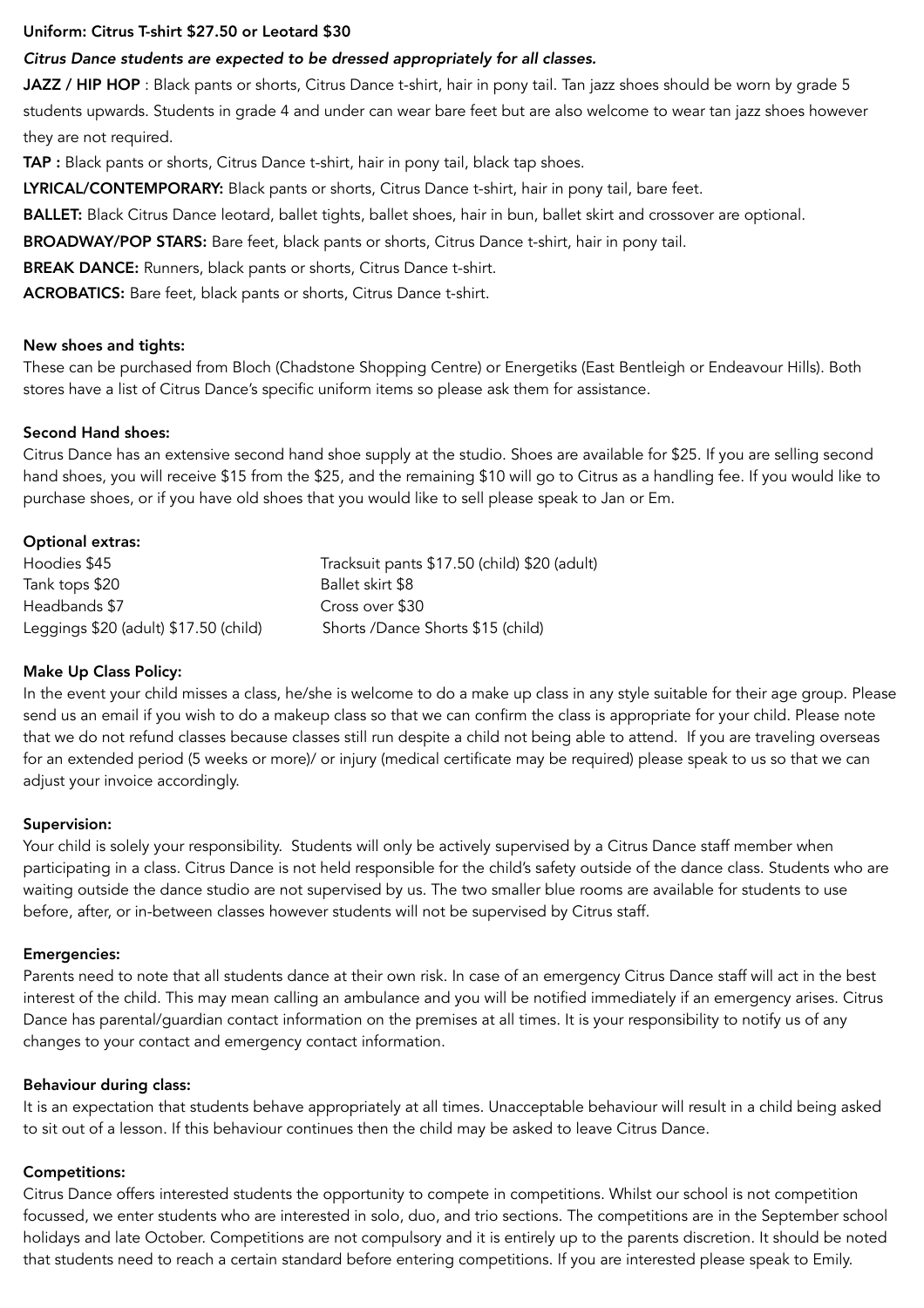### Advertising:

Photographs and video footage of students may be used for advertising purposes on our website, other advertising websites and printed promotional material. By ticking the terms and agreements box, you agree to us using photographs of your child for advertising purposes.

#### Fees:

30 minute class = \$13.50 45 minute class = \$17.50 60 minute class = \$19.50 90 minute class = \$22.50 30 minute private lesson = \$50 45 minute private lesson = \$65 60 minute private lesson = \$80

Citrus Dance invoices are paid by the term and payment can be made by cheque, cash, direct deposit online, or credit card. Please note that there is a 3% extra charge for Visa and MasterCard, and a 50c charge for savings or cheque. Fees must be paid in full by the start of week 3 of each term or you may incur a \$50 late fee. Your child may be asked to cease classes until payment has been made. If you need to put in place a payment plan to assist with the payment of your term fees, please speak to Jan or Emily before the term commences.

Citrus Dance offers a 10% sibling discount to families.

SPECIAL OFFER: Any student enrolled in 5 class or more (not including a private lesson) can participate in any additional classes suitable for their age group for free.

#### Enrolment and Admin fees:

Citrus Dance charges a one off enrolment fee of \$25 (including GST). Ongoing students do not need to pay this every year they enrol. Administration fees are charged to students who enter exams or competitions. This is to cover the cost of the paper work involved in participating in these extra dance opportunities. We charge \$7.50 (including GST) as an administration fee for both exams and competitions.

#### Cancelling Enrolments:

When you enrol your child at Citrus Dance they are enrolled for the year. We invoice you at the start of every term. If your child enrols part way through a term, we invoice you for the remaining lessons in the term, not for the entire term. Please note, enrolments cannot be cancelled during a term, and we do not refund the classes if your child does not continue. Enrolments can only be cancelled at the end of a term, 2 weeks notice must be given in writing prior to end of term.

### No NUTS Policy:

Citrus Dance is a 100% nut free zone. If any nuts are found they will be disposed of by a Citrus Dance staff member immediately. Nuts are also prohibited from all dress rehearsals and showcases. If your child has an allergy, please provide us with a copy of your action plan.

#### Drink Bottles:

Please ensure your child brings a drink bottle to class. As a dance class is quite physical, it is important that your child is well prepared. Please make sure that your child's name is clearly visible on the drink bottle and only water is to be consumed during class.

# Parking:

Citrus Dance has ample parking located directly outside our studio. If our carpark is full, you are welcome to use the carparks located outside the cafe, which are communal car spaces. Strictly no parking is allowed in the childcare centre, and outside the other buildings. The remaining buildings in the corporate park have their own private carparks which are not for use by Citrus Dance families. This includes the carparks located outside the mechanics. We ask that you please take care